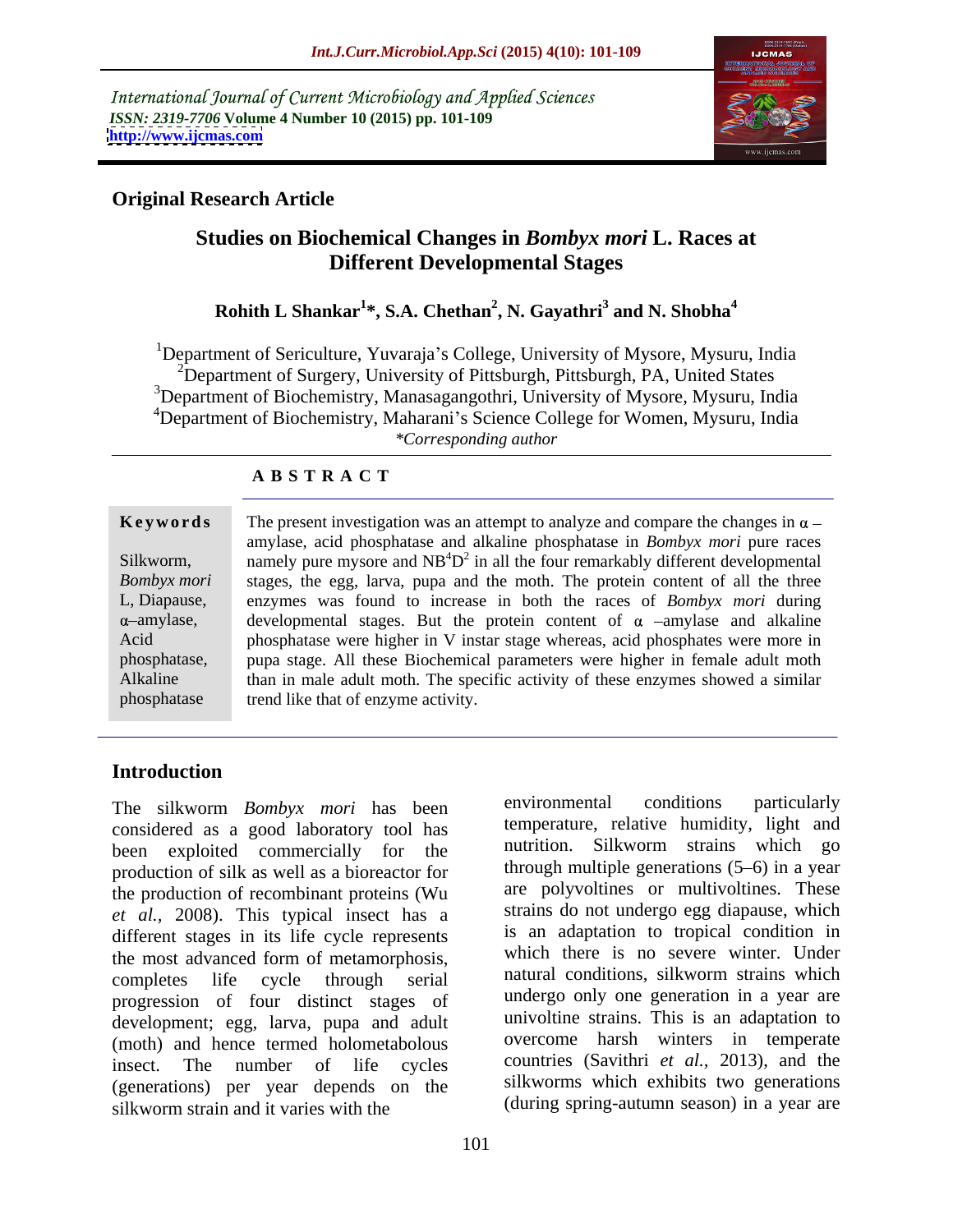Bivoltine strains. The qualitative and absorption of phosphorylating substances in quantitative characters are entirely different from one another, hence their physiological studies is of great importance in **Materials and Methods** understanding their differences. The multivoltine race Pure Mysore is named for **Collection of the material** - The robustness and good survivability and multivoltine race, Pure Mysore and bivoltine NB4D2 is popular for its Bivoltine race NB4D2 were obtained from commercial traits like quality and quantity and the Department of Sericulture, of silk produced (Rohith *et al.,* 2008), they are the most commonly used pure races for the production of commercial hybrids in **Preparation of the extract** - 5g samples at India (Rohith and Subramanya, 2010). Research activities concerning different homogenised using Potter-Elvehgem digestive enzymes in the silkworm *Bombyx mori* were initiated after the pioneering temperature and the volume was made up to works of Matsumura (Matsumura, *et al.*, 5 ml with distilled water. The homogenate 1934). Major biomolecules such as proteins, was centrifuged at 3000 rpm for 10 min at carbohydrates and lipids play an important 50C, and the resultant supernatant was used role in biochemical process underlying as crude enzyme extract and used for the growth and development of insects (Ito and Horie, 1959).

Keeping this in view, the present estimated as described by Lowry *et al.*, investigation aims at comparative analysis (1951) using BSA as standard.  $\alpha$  – Amylase of some of the enzyme activity during activity was assayed according to the different developmental stages in selected procedure of Bernfeld (1955), alkaline multivoltine and bivoltine race of *Bombyx*  phosphatase and acid phosphatase activity *mori*. Protein is necessary for various were estimated according to the procedure biological activities during development, metamorphosis and maintenance of various physiological functions in different tissues **Statistical analysis -** All the experiments (Kumar *et al.*, 2011). The  $\alpha$ -amylases ( $\alpha$ -1, were done in triplicate and data thus 4-glucan-4- glucanohydrolases; EC 3.2.1.1) obtained was reported as mean ± standard are the hydrolytic enzymes and are one of the key enzymes involved in digestion and carbohydrate metabolism in insects (Baker, Results and Discussion 1989). Alkaline phosphatases (ALP, EC<br>3.1.3.1) are abundant enzymes mainly 3.1.3.1) are abundant enzymes mainly **Estimation of protein** - The protein content involved in removing phosphate groups from organic molecules. In insects, ALPs *Bombyx mori* was estimated at different are involved in several biological processes developmental stages are presented in table and respond to stress, pathogenesis, or 1. The protein content in multivoltine race infection (Eguchi, 1995; Sukhanova *et al.,* 1996; Miao, 2002). ALPase activities in the 33,45,25,91,124,62,43 and 143% in I, II III, blood and midgut tissues are strongly related IV and V instars (larval stages), pupa and to silk protein synthesis, digestion, and adult male and female moth respectively

silkworm larvae (Wu, 1993)

### **Materials and Methods**

**Collection** of the material multivoltine race, Pure Mysore and Bivoltine race NB4D2 were obtained from the Department of Sericulture, Manasagangothri, Mysuru.

each stage of development were homogenised using Potter-Elvehgem homogeniser for 5 minutes at room various biochemical analyses.

**Biochemical studies** - Protein was of Linhardt and Walter (1963).

deviation (SD).

# **Results and Discussion**

in multivoltine and bivoltine races of was found to be increased by 33,45,25,91,124,62,43 and 143% in I, II III,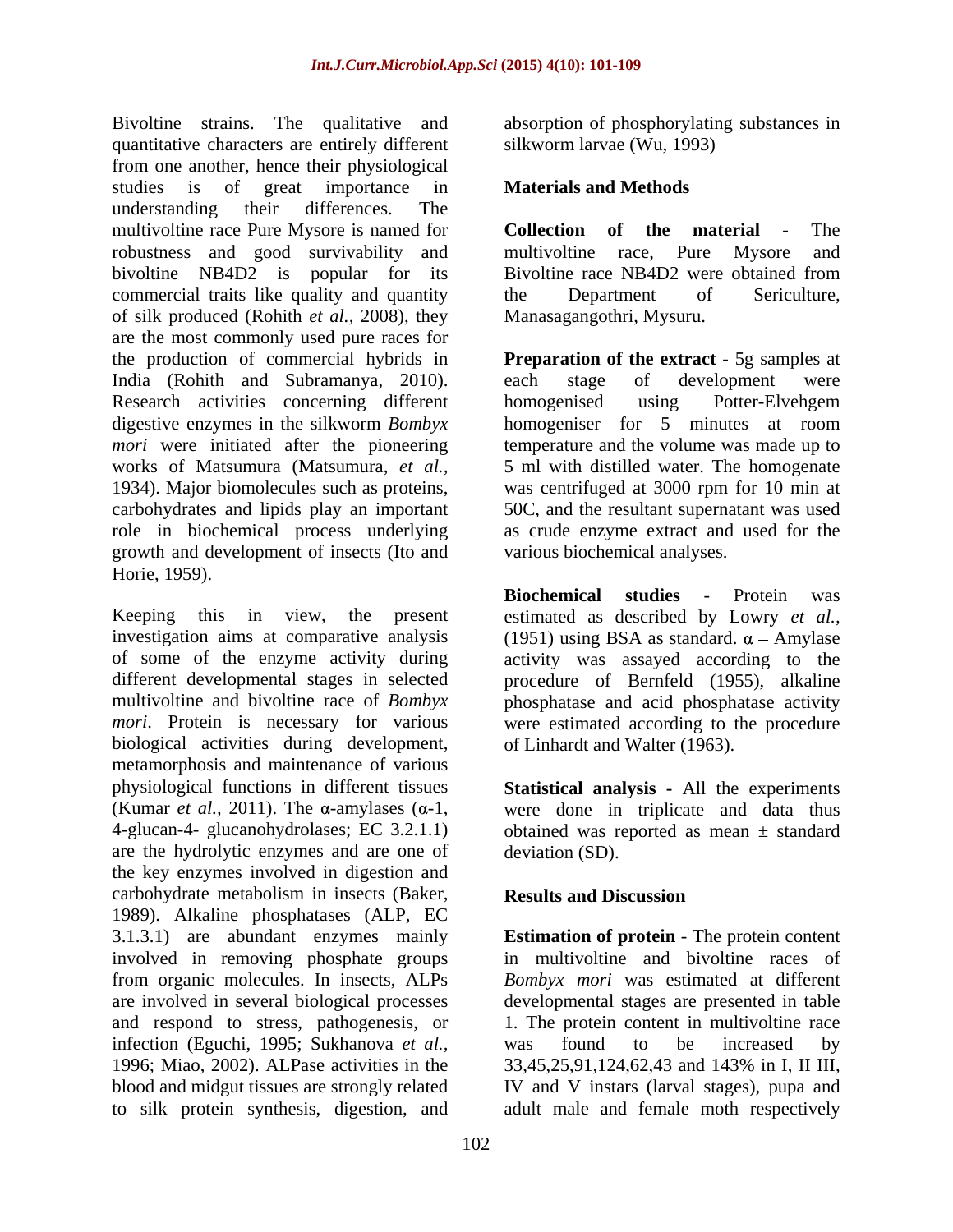when compared with egg protein content. Whereas the protein content in bivoltine race was found to be higher by 20, 28, 130,203, 207, 85, 130 and 392% in I, II III, IV and V instars, pupa, adult male and female moth respectively when compared with egg protein content. The highest protein content was found to be in V instar larva and adult female moth in both the races. The lowest protein content was observed in II and I instar in multivoltine and bivoltine races respectively. The protein content was significantly lower in adult male moth in both the races when compared with adult female moth of *Bombyx mori*. The egg protein content was not significantly different between the races, however high protein content was observed in bivoltine race of *Bombyx mori* from III instar's larval stage. Nearly 90% higher protein content was observed in adult female moth of bivoltine race of *Bombyx mori*.

Assay of  $\alpha$ - **amylase** - The activity and activity in egg. The activity was steadily increasing up to  $V$  instar's larval stage. The However the maximum specific activity was observed in V instar's larval stage. The adult male moth showed higher specific activity **Assay of acid phosphates** - The activity and than in adult female moth. When specific activity of acid phosphatase in comparison is drawn between the two races, multivoltine and bivoltine races of *Bombyx*  both activities and specific activities were *mori* at different stages of development were higher in multivoltine race of *Bombyx mori*

up to pupa stage. In both the races, specific activities were higher in adult male moth.

**Assay of alkalline phosphatase** - The activity and specific activity of alkaline phosphatase in multivoltine and bivoltine races of *Bombyx mori* at different stages of development were given in figure 3 and 4.

**Multivoltine race** - In multivoltines race the activity were increased by 1.38, 0.76, 3.90, 3.80, 0.90, 0.09, 0.52 and 0.72 folds in I, II III, IV and V instars larva, pupa and adult male and female moth respectively when compared with the activity in egg. The maximum activity was found in III instar larva whereas minimum activity was observed in adult male moth. The specific activity also showed a similar trend, but lower specific activity was observed in pupa stage of development. The adult male moth showed maximum specific activity than adult female moth.

specific activity of  $\alpha$ - amylase in *mori* the activity was increased by 2.01, Multivoltine and bivoltine races of *Bombyx*  1.16, 2.75, 0.37, 3.30, 0.55, 0.82 and 0.92 *mori* was estimated at different folds in I, II III, IV and V instars, pupa and developmental stages are given in figure 1 adult male and female moth respectively and figure 2. The activities were higher by when compared with the activity in egg. The 1.33, 3.67, 9.33, 10.33, 12.67, 5.33, 6.33 and maximum activity was found in V instar and 7.67 folds in I, II III, IV and V instars larva, least activity was observed in IV instarof pupa, and adult male and female moth larval stage. No significant differences were respectively when compared with the observed in the activities of adult female and decreased activity was observed in pupa, specific activity was observed in III instar adult male and female moth when compared stage and adult male moth than adult female with V instar's larval stage. Adult female moth. Increased activity was observed in moth showed higher activity. The specific adult male moth and adult female moth of activity also showed a similar trend. multivoltine race when compared with the **Bivoltine race** - In bivoltine race of *Bombyx*  adult male moth. Similar trend was observed for the specific activity. However Maximum bivoltine race.

given in figure 5 and 6.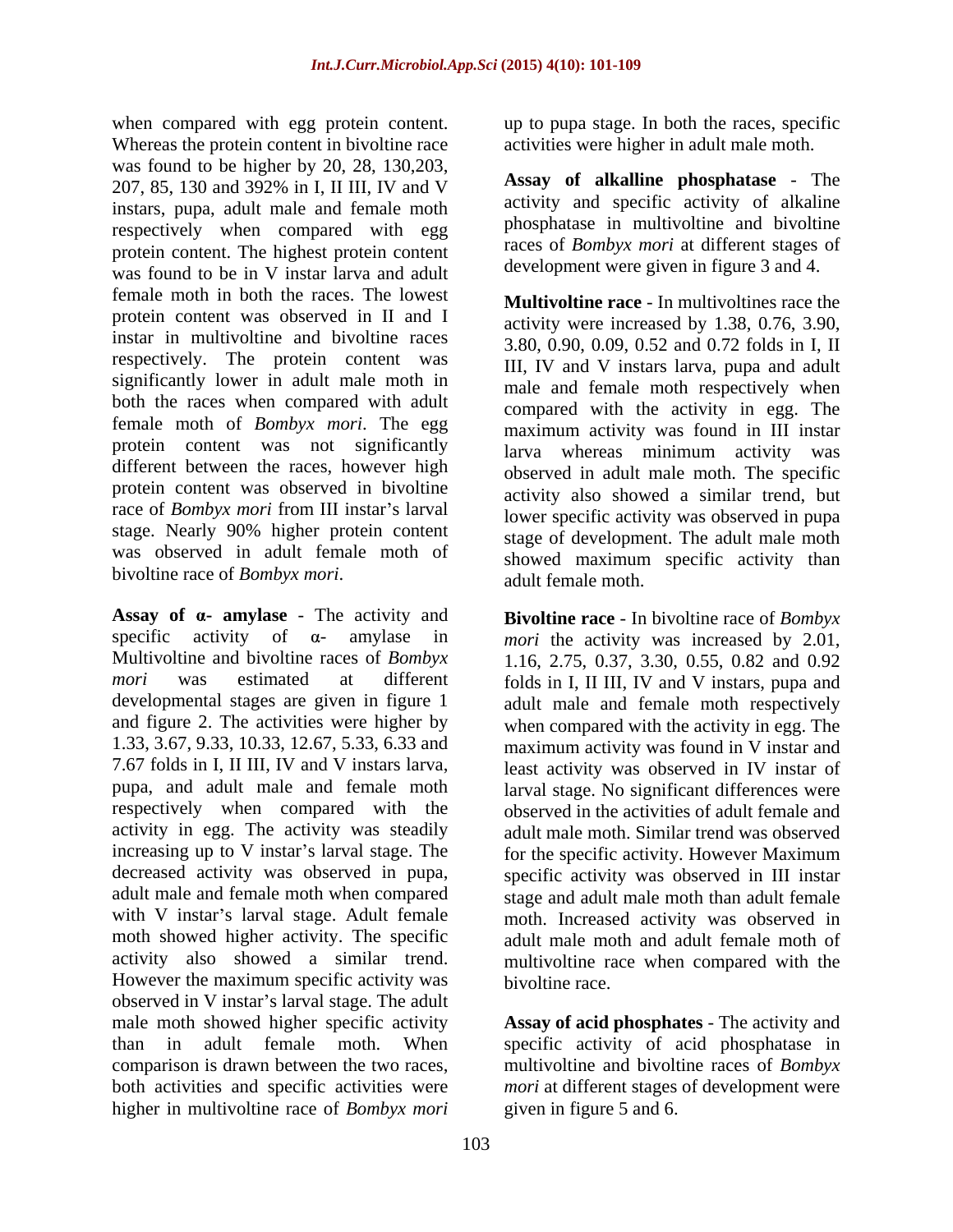**Multivoltine race** - In multivoltine race the  $\qquad 4.0, 2.24, 11.2, 10.2$  and 11.8 folds in I, II activity were increased by 1.35, 1.67, 2.65, III, IV and V instars, pupa and adult male 1.35, 2.99, 11.62, 12.61 and 13.28 folds in I, II III, IV and V instars, pupa and adult male compared with the activity in egg. Though and female moth respectively when the activity was highest in adult female compared with the activity in egg. The maximum activity was found in pupa and observed between pupa, adult male and adult moth. The specific activity also adult female moth. Highest specific activity showed a similar trend, however the specific was observed in pupa stage. When activity in adult male moth showed higher comparison is drawn between the two races, activity than in adult female moth. no significant differences in the activities

**Bivoltine race** - The activities were where bivoltine race showed higher activity.

**Multivoltine race** - In multivoltine race the  $4.0$ ,  $2.24$ ,  $11.2$ ,  $10.2$  and  $11.8$  folds in I, II and  $5.2.99$ ,  $11.62$ ,  $12.61$  and  $13.28$  folds in I, and  $11$  and  $11$ , IV and  $V$  instars, pupa and adult male  $11$ and female moth respectively moth, no significant differences were were observed except in IV instar larva

| Silkworm                          | Protein content $(mg/g)$ |        |        |        |        |        |            |            |        |
|-----------------------------------|--------------------------|--------|--------|--------|--------|--------|------------|------------|--------|
| Races                             | Egg                      | I-     | П-     | Ш-     | IV-    | V-     |            | Adult      | Adult  |
|                                   |                          | instar | instar | instar | instar | instar | Pupa       | male       | female |
|                                   |                          |        |        |        |        |        |            | moth       | moth   |
| Multivoltine                      | 7.00                     | 9.34   | 10.17  | 8.74   | 13.41  | 15.67  | 11.31      | 10.01      | 17.01  |
| (Pure mysore)                     | 士                        | 士      | 士      | 士      | 士      | 士      | $\pm 0.97$ | $\pm 0.87$ | ±1.81  |
|                                   | 0.80                     | 0.72   | 0.82   | 0.75   | 1.25   | 1.28   |            |            |        |
|                                   |                          |        |        |        |        |        |            |            |        |
| <b>Bivoltine</b>                  | 6.50                     | 7.80   | 8.30   | 15.00  | 19.70  | 20.00  | 12.00      | 15.00      | 32.00  |
| (NB <sup>4</sup> D <sup>2</sup> ) | 士                        | 士      | 士      | 士      | 士      | 士      | $\pm 1.06$ | ± 1.36     | ± 2.72 |
|                                   | 0.52                     | 0.61   | 0.59   | 0.97   | 1.27   | 1.86   |            |            |        |

**Table.1** Protein content in *Bombyx mori* at different developmental stages

The values are average of 3 experiments

**Figure.1**  $\alpha$  –amylase activity and specific activity in multivoltine race of *Bombyx mori*.

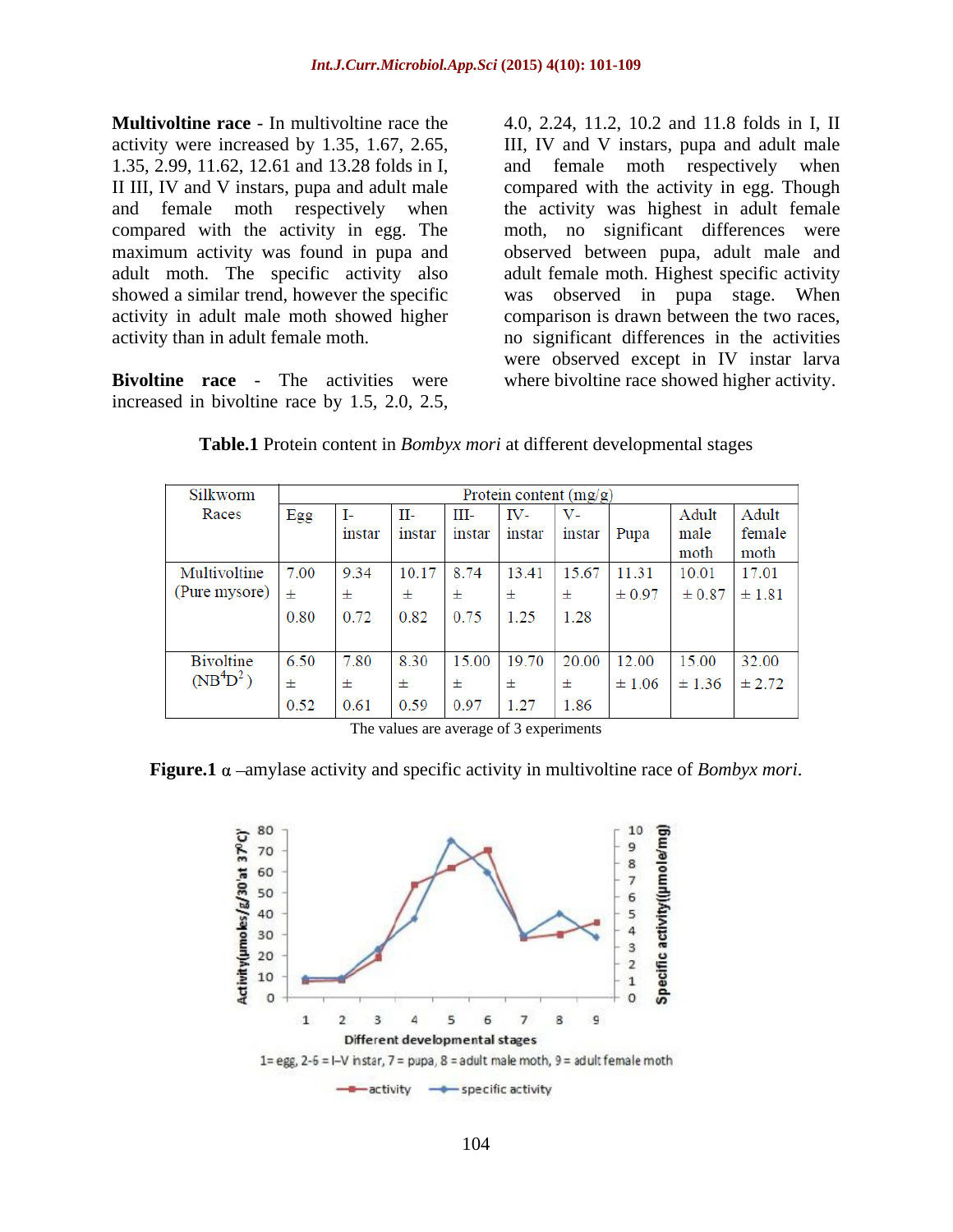

**Figure.2** Amylase activity and specific activity in bivoltine race of *Bombyx mori*

**Figure.3** Alkaline phosphatase activity and specific activity in multivoltine race of *Bombyx mori*

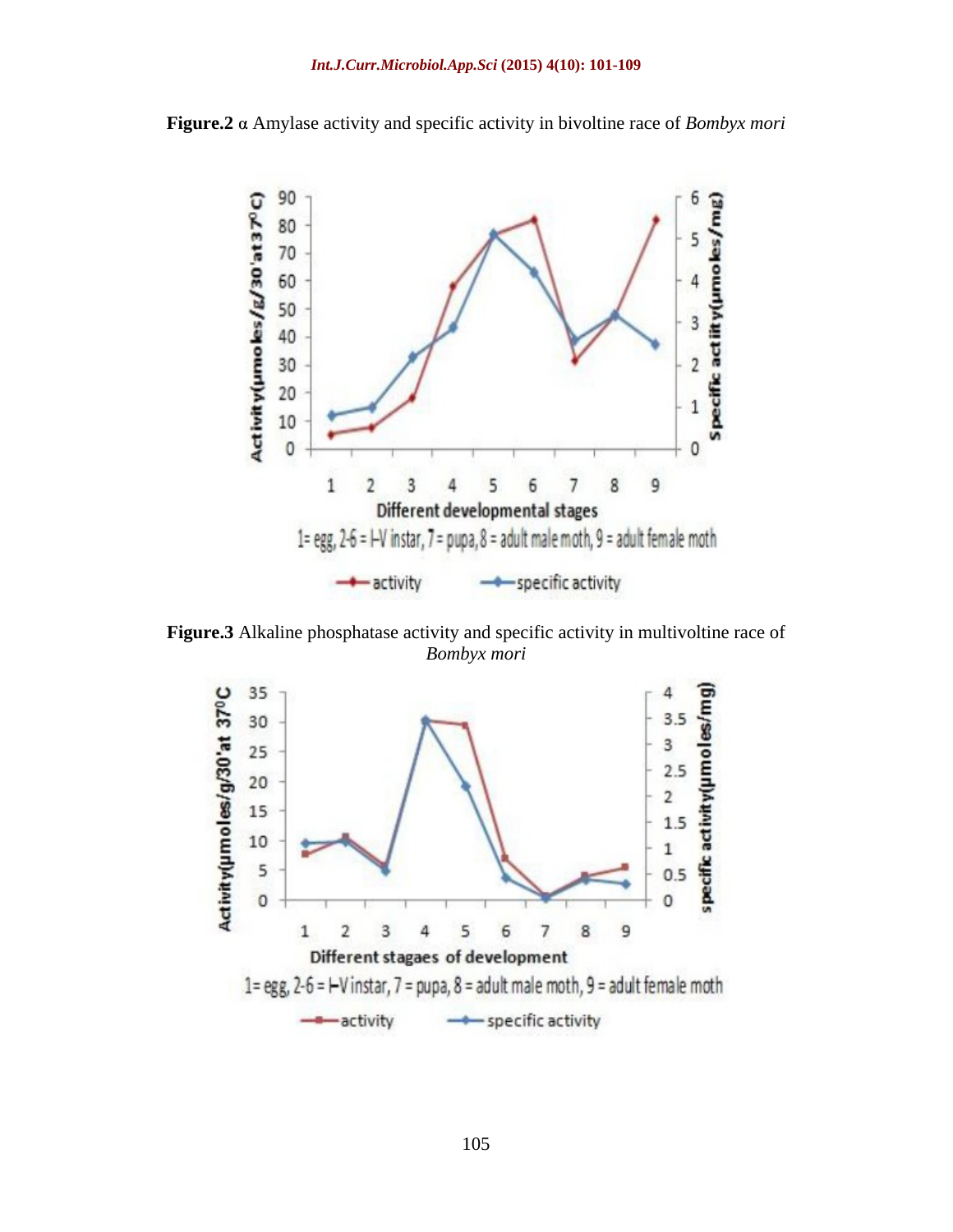



**Figure.5** Acid phosphatase activity and specific activity in multivoltine race of *Bombyx mori*

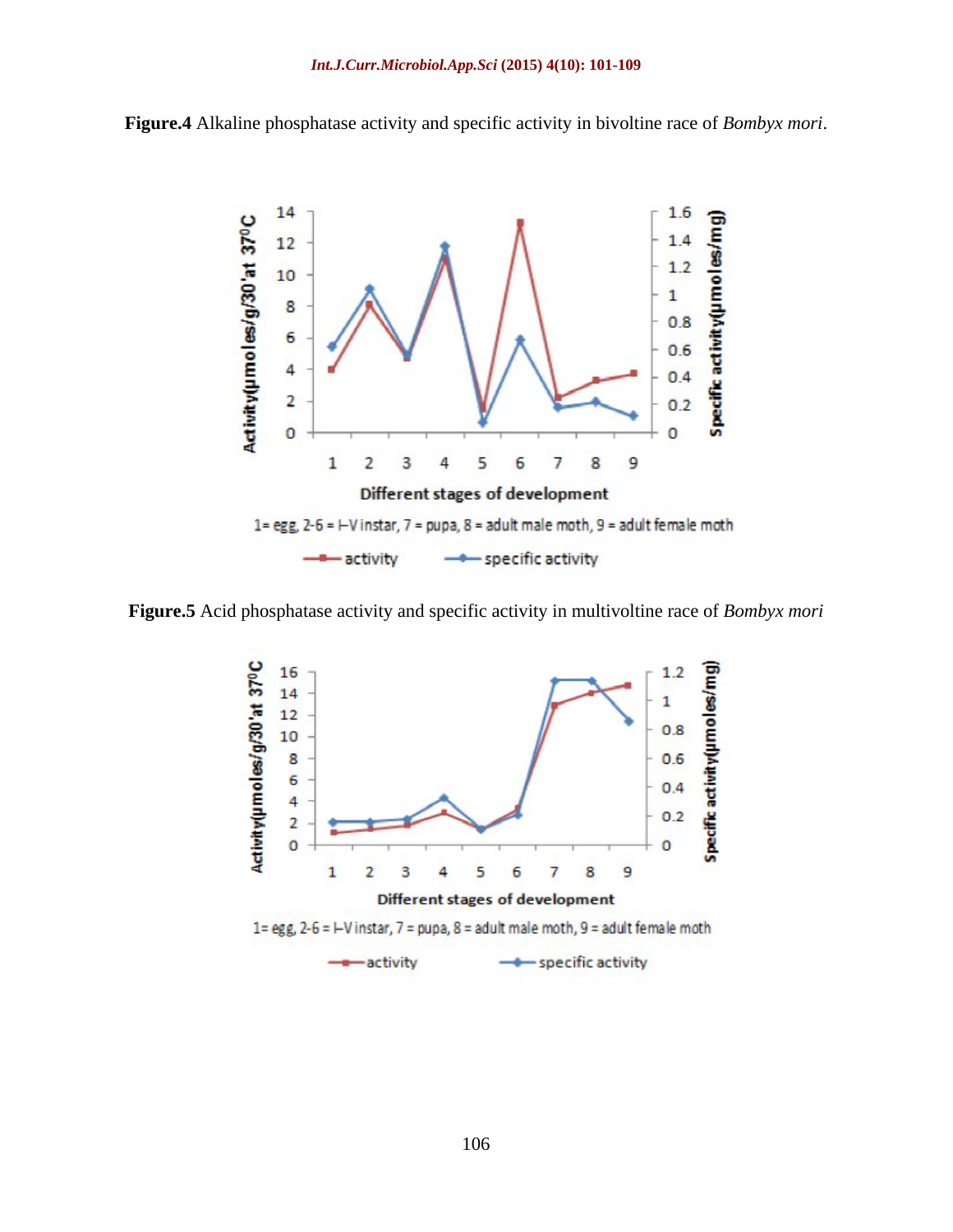

in insects is very much similar to either to accumulate sufficient energy sources to microbial or mammalian tissues. This view support its metabolism during non feeding is well supported from a number of reports. The development of ova where there is rapid of nucleic acids and proteins. Chen and Levenbook (1966a, b) states; the free amino effect on protein metabolism. However, it is stimulate digestive enzymes, probably must be due to change in their genes. In the present experimental approach, the highest protein content was found to be in V instar larva and adult female moth in both the races. The protein content was significantly The activity of alkaline phosphatase is lower in adult male moth in both the races related to the physiological situation of when compared with adult female moth. The silkworms and reflects the absorption, leaf consumption of V instar larva amounts digestion and positive transportation of to up to 75% of the total instars. The high nutrients in the midgut (Eguchi *et al.,* 1990).

intake of food by the V instar larva might be pupal and adult stage.

cell proliferation must involve the synthesis Ishaaya (1986), while working on protease acids in insects have a distinctly specific protein factors present in the food can not certain whether the observed abnormal through a hormonal mechanism. Sree Kumar protein metabolism results from a direct or and Prabhu (1998) clearly demonstrated the indirect effect of the mutational process. But possible role of midgut tissue in stimulation the differences observed from the two races of digestive enzyme secretion. In the present of *Bombyx mori* with regard to their free investigation, the maximum specific activity amino acid composition and concentration was observed in V instar larval stage. This in the developing ova it fairly supports the data corresponds to the work of Sree Kumar view that, the change in protein metabolism and Prabhu. The amylase in the digestive and amylase activities in the larvae of certain insects have shown that certain stimulate digestive enzymes, juice may have beneficial effect on the survival rate when the larvae are reared on hardened leaves.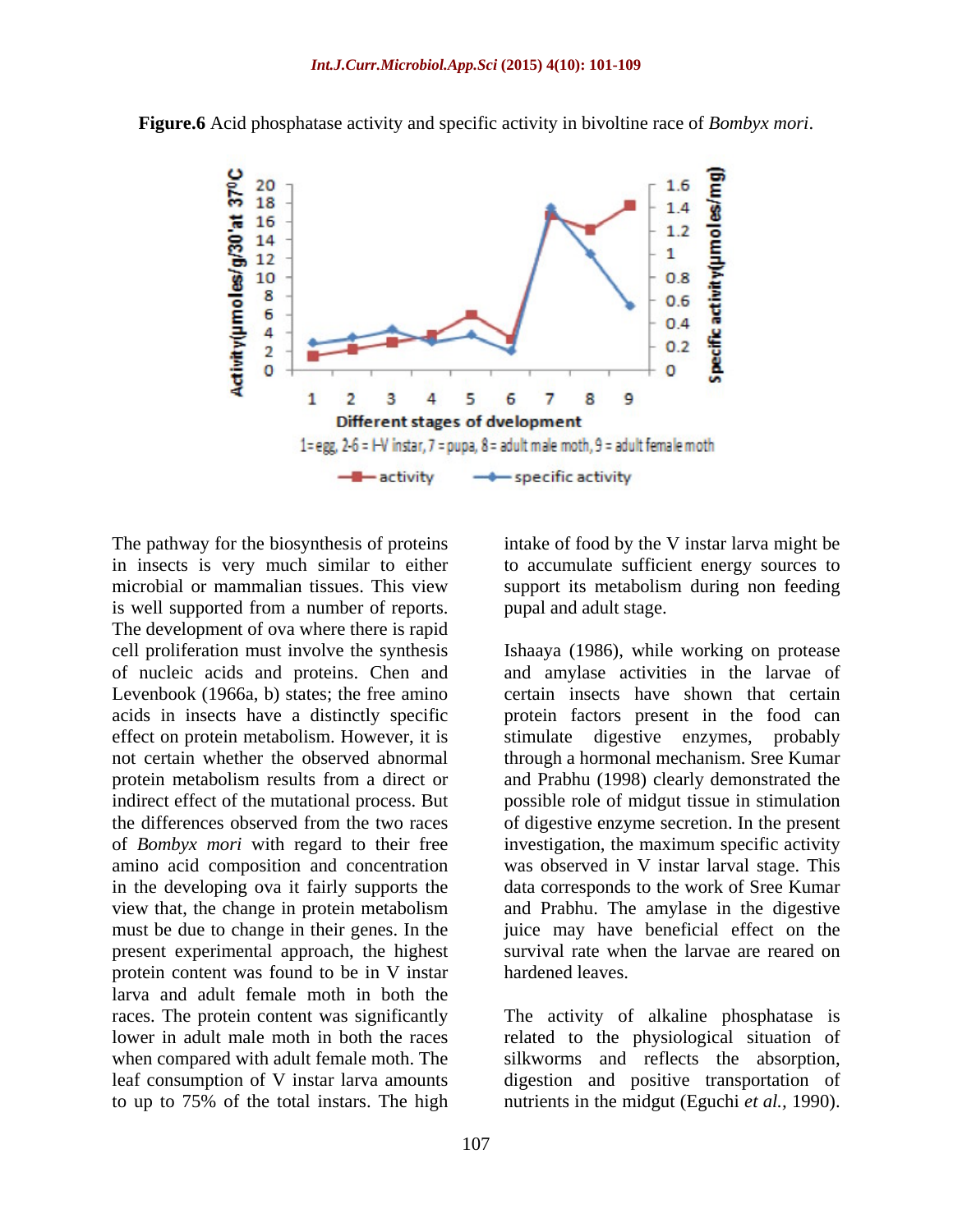In the present investigation, the maximum activity was found in V instar larvae, and in ontogenetic patterns. *Insect* least activity was observed in IV instar

The silk gland of silkworm is a typical example of an organ, which has developed very rapidly during V instar stage 12(12): 1611–27. (Umashankar and Subramanya, 2002), Eguchi, M., Azuma, M., Yamamoto, H., which undergoes drastic degeneration during larval-pupal transformation. Materials liberated from degenerating cells will be utilized as a source of energy. Recently studies on lysosomes have been conducted in various kinds of animal cells and it is  $Res.$ ,  $344:267-287$ . becoming clear that lysosomes contain a Ishaaya, I. 1986. Nutritional and number of hydrolases which play a significant role in autolysis and necrosis. Acid phosphatase is one such lysosomal observed in the pupal stage of development in both the races. This might be due to the Ito, T., Horie, Y. 1959. Carbohydrate larval - pupal metamorphosis. The metabolism of the midgut of the

Authors wish to thank University of Mysore for extending the facilities to carry out this

- Baker, J.E. 1989. Interaction of partially *Anagasta kuehniella* (Lepidoptera:
- Bernfeld, P.1955. Amylase  $\alpha$  and  $\beta$ . In: Colowick, S.P., Kaplan, N.O. (Eds.),
- Chen, P.S., Levenbook, L. 1966a. Studies fluids of Bombyx mori. Bull. on the haemolymph proteins of the

blowfly Phormia regina. I. Changes in ontogenetic patterns. *Physiol.,* 12(12): 1595–609.

- larvae. This data is in well agreement with Chen, P.S., Levenbook, L. 1966b. Studies the work of Miao (1988). The haemolymph proteins of the haemolymph proteins of the blowfly Phormia regina. II. Synthesis and breakdown as revealed by isotopic labelling. *J. Insect. Physiol.,*  $12(12): 1611 - 27.$ 
	- Takeda, S. 1990. Genetically defined membrane-bound and soluble alkaline phosphatase of the silkworm: their discrete localization and properties. *Prog. Clin. Biol. Res.,* 344: 267–287.
- enzyme. In our experimental approach, Miller, T.A. (Eds). Insect–plant maximum activity of acid phosphatase was interactions. Springer, New York, Ishaaya, I. 1986. Nutritional and allelochemic insect-plant interactions relating to digestion and food intake: some examples, In: Miller, J.R., Miller, T.A. (Eds). Insect-plant interactions. Springer, New York, USA. Pp. 191–216.
- **Acknowledgement** *Biochem. Biophysics,* 80: 174 176. metabolism of the midgut of the silkworm *Bombyx mori* L. *Arch.*
- work. profile of various tissues of tropical **Reference** drury. *Int. J. Zool. Res.,* 7: 147–155. Kumar, D., Pandey, J.P., Jain, J., Mishra, P.K., Prasad, B.C. 2011. Qualitative and quantitative changes in protein tasar silkworm, *Antheraea mylitta*
	- purified amylases from larvae Linhardt, K., Walte, K. 1963. Phosphatases. In: Bergmeyer, H.U. (Ed.), Methods of enzyvriutic analysis. Academic Press, New York. Pp. 783-785.
	- Pyralidae) with amylase inhibitors Lowry, O.H., Rosenbrought, N.J., Farr, F.L. from wheat. *Comp. Biochem.* Physiol., 93B: 239–246. The assurement with Folin phenol and Randall, R.J.1951. Protein reagent. *J. Biol. Chem.,* 193: 265 275.
	- Methods in enzymology, Vol. 1,. Matsumura, S. 1934. Genetical and Academic Press Inc, New York. Pp. physiological studies on amylase 149 158. functions in digestive and body Matsumura, S. 1934. Genetical and fluids of *Bombyx mori*. *Bull.*